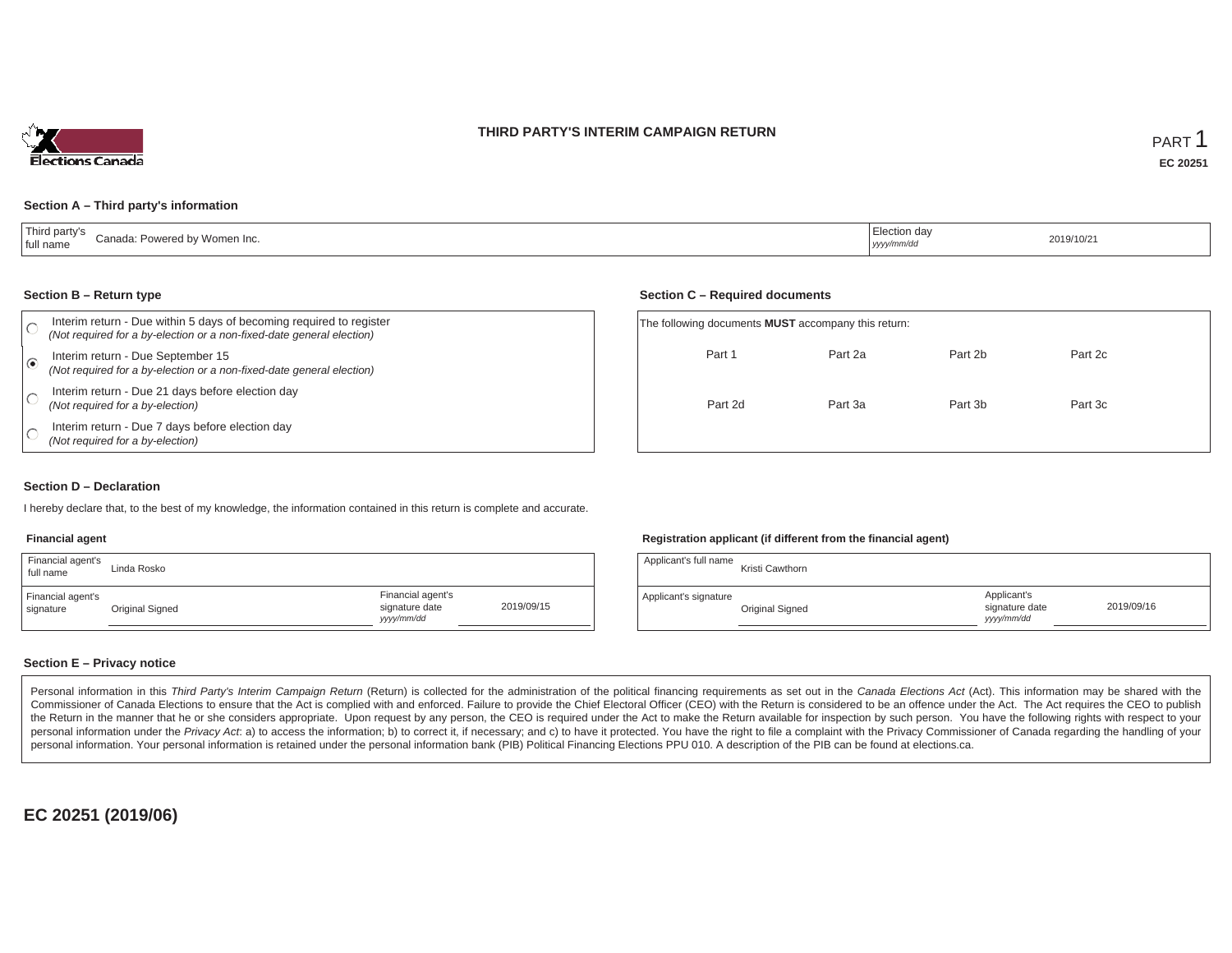

## **THIRD PARTY'S INTERIM CAMPAIGN RETURN THIRD PARTY'S INTERIM CAMPAIGN RETURN<br>Statement of monetary contributions received**

| No.            | Full name                                                                         | <b>Street</b><br>no.                                                           | <b>Street</b> | Apt. | City      | Prov./<br>Terr. | Postal<br>code | Date<br>received<br>yyyy/mm/dd               | Individual | Business /<br>Commercial<br>organization | Government | <b>Trade union</b> | Corporation<br>without share<br>capital | Unincorporated<br>organization or<br>association |
|----------------|-----------------------------------------------------------------------------------|--------------------------------------------------------------------------------|---------------|------|-----------|-----------------|----------------|----------------------------------------------|------------|------------------------------------------|------------|--------------------|-----------------------------------------|--------------------------------------------------|
|                |                                                                                   |                                                                                |               |      |           |                 |                |                                              | \$         | s.                                       | \$         | -S                 | \$                                      | \$                                               |
| $\overline{1}$ | Roy Berg                                                                          |                                                                                |               |      | Calgary   | AB              | <b>T3H 5H7</b> | 2019/08/27                                   | 151.00     |                                          |            |                    |                                         |                                                  |
|                | 2 Greg Shannon                                                                    |                                                                                |               |      | Calgary   | AB              | <b>T2P 4K9</b> | 2019/08/27                                   | 150.00     |                                          |            |                    |                                         |                                                  |
|                | 3 Koyela Consulting                                                               |                                                                                |               |      | Calgary   | AB              | T2P 2Y5        | 2019/08/27                                   |            | 350.00                                   |            |                    |                                         |                                                  |
|                | 4 Blaire Lancaster                                                                |                                                                                |               |      | Calgary   | AB              | <b>T2W 1P8</b> | 2019/08/28                                   | 1,000.00   |                                          |            |                    |                                         |                                                  |
|                | 5 Celine Brenner Gerson                                                           |                                                                                |               |      | Calgary   | AB              | <b>T2T 1X1</b> | 2019/08/28                                   | 5,000.00   |                                          |            |                    |                                         |                                                  |
|                | 6 Am-Gas Services Inc.                                                            |                                                                                |               |      | Rockyview | AB              | <b>T4A 0E2</b> | 2019/08/28                                   |            | 5,000.00                                 |            |                    |                                         |                                                  |
| $\overline{7}$ | Iggy Domagalski                                                                   |                                                                                |               |      | Calgary   | AB              | <b>T4A 0E2</b> | 2019/09/03                                   | 500.00     |                                          |            |                    |                                         |                                                  |
|                | 8 Tourmaline Oil Corp                                                             |                                                                                |               |      | Calgary   | AB              | T2P 3H7        | 2019/09/11                                   |            | 25,000.00                                |            |                    |                                         |                                                  |
| 9              | Whitecap Resources Inc.                                                           |                                                                                |               |      | Calgary   | AB              | T2P 1G1        | 2019/09/11                                   |            | 20,000.00                                |            |                    |                                         |                                                  |
|                | 10 Woltas Investments Ltd.                                                        |                                                                                |               |      | Calgary   | AB              | T3B 2Z3        | 2019/09/12                                   |            | 1,500.00                                 |            |                    |                                         |                                                  |
|                | 11 Cask Brewing Systems Inc.                                                      |                                                                                |               |      | Calgary   | AB              | <b>T2C 4V3</b> | 2019/09/12                                   |            | 1,300.00                                 |            |                    |                                         |                                                  |
|                | 12 Anne Davidson                                                                  |                                                                                |               |      | Calgary   | AB              | <b>T2V 2C5</b> | 2019/09/11                                   | 100.00     |                                          |            |                    |                                         |                                                  |
|                | 13 Zishan Virani                                                                  |                                                                                |               |      | Calgary   | AB              | <b>T3R 0W1</b> | 2019/09/09                                   | 50.00      |                                          |            |                    |                                         |                                                  |
|                | 14 Marie Burtt                                                                    |                                                                                |               |      | Calgary   | AB              | T3Z 3E6        | 2019/09/10                                   | 1,000.00   |                                          |            |                    |                                         |                                                  |
|                |                                                                                   |                                                                                |               |      |           |                 |                | Totals carried forward from previous page \$ |            |                                          |            |                    |                                         |                                                  |
|                |                                                                                   | Total amount of monetary contributions by contributors who gave over \$200 (A) |               |      |           |                 |                |                                              |            |                                          |            |                    |                                         |                                                  |
|                | Number of contributors who gave over \$200                                        |                                                                                |               |      |           |                 |                |                                              |            |                                          |            |                    |                                         |                                                  |
|                | Total amount of monetary contributions by contributors who gave \$200 or less (B) |                                                                                |               |      |           |                 |                |                                              |            |                                          |            |                    |                                         |                                                  |
|                | Number of contributors who gave \$200 or less                                     |                                                                                |               |      |           |                 |                |                                              |            |                                          |            |                    |                                         |                                                  |
|                | Total amount of all monetary contributions (A+B)                                  |                                                                                |               |      |           |                 |                |                                              | 7,951.00   | 53,150.00                                |            |                    |                                         |                                                  |
|                | Number of contributors who gave monetary contributions                            |                                                                                |               |      |           |                 |                |                                              |            |                                          |            |                    |                                         |                                                  |

| <sup>1</sup> Thira<br>party | - 11 15 4 | , <i>yyyy</i> |  | $P_{\text{AOL}}$ |  | $\sim$<br>וש |  |
|-----------------------------|-----------|---------------|--|------------------|--|--------------|--|
|-----------------------------|-----------|---------------|--|------------------|--|--------------|--|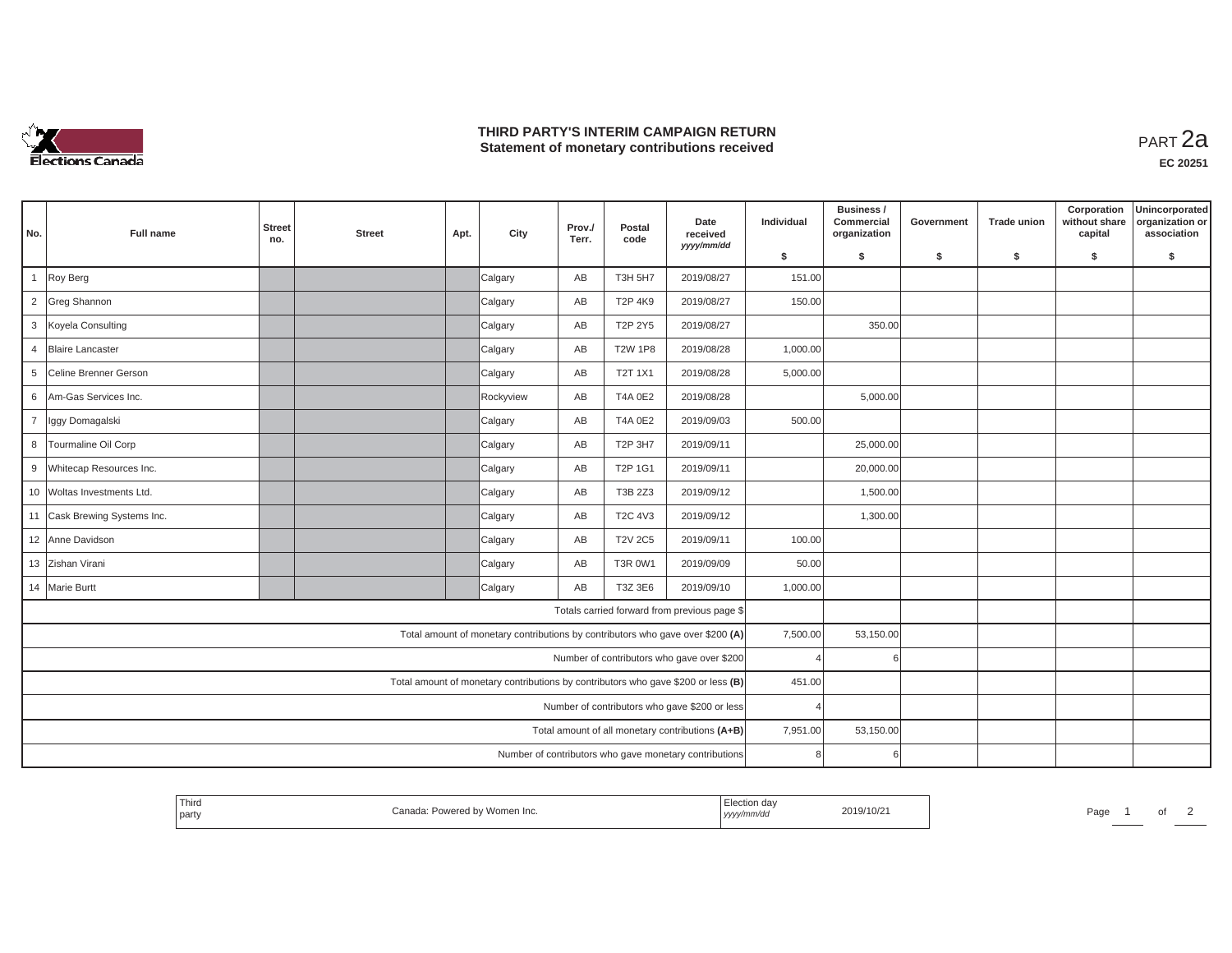

## **THIRD PARTY'S INTERIM CAMPAIGN RETURN THIRD PARTY'S INTERIM CAMPAIGN RETURN<br>Statement of monetary contributions received**

2

| No.            | Full name                                                                      | <b>Street</b><br>no.                                                                        | <b>Street</b>  | Apt.         | City    | Prov./<br>Terr.        | Postal<br>code | Date<br>received<br>yyyy/mm/dd | Individual | Business /<br>Commercial<br>organization | Government | <b>Trade union</b> | Corporation<br>without share<br>capital | Unincorporated<br>organization or<br>association |
|----------------|--------------------------------------------------------------------------------|---------------------------------------------------------------------------------------------|----------------|--------------|---------|------------------------|----------------|--------------------------------|------------|------------------------------------------|------------|--------------------|-----------------------------------------|--------------------------------------------------|
|                |                                                                                |                                                                                             |                |              |         |                        |                |                                | \$         | \$                                       | \$         | \$                 | \$                                      | \$                                               |
| 15             | Nancy Hamel-Balaski                                                            |                                                                                             |                |              | Calgary | AB                     | T3G 5V6        | 2019/08/30                     | 10.00      |                                          |            |                    |                                         |                                                  |
| $\overline{c}$ | Joni Avram                                                                     |                                                                                             |                |              | Calgary | $\mathsf{A}\mathsf{B}$ | <b>T2T 5R6</b> | 2019/08/30                     | 100.00     |                                          |            |                    |                                         |                                                  |
|                |                                                                                |                                                                                             |                |              |         |                        |                |                                |            |                                          |            |                    |                                         |                                                  |
|                |                                                                                |                                                                                             |                |              |         |                        |                |                                |            |                                          |            |                    |                                         |                                                  |
|                |                                                                                |                                                                                             |                |              |         |                        |                |                                |            |                                          |            |                    |                                         |                                                  |
|                |                                                                                |                                                                                             |                |              |         |                        |                |                                |            |                                          |            |                    |                                         |                                                  |
|                |                                                                                |                                                                                             |                |              |         |                        |                |                                |            |                                          |            |                    |                                         |                                                  |
|                |                                                                                |                                                                                             |                |              |         |                        |                |                                |            |                                          |            |                    |                                         |                                                  |
|                |                                                                                |                                                                                             |                |              |         |                        |                |                                |            |                                          |            |                    |                                         |                                                  |
|                |                                                                                |                                                                                             |                |              |         |                        |                |                                |            |                                          |            |                    |                                         |                                                  |
|                |                                                                                |                                                                                             |                |              |         |                        |                |                                |            |                                          |            |                    |                                         |                                                  |
|                |                                                                                |                                                                                             |                |              |         |                        |                |                                |            |                                          |            |                    |                                         |                                                  |
|                |                                                                                |                                                                                             |                |              |         |                        |                |                                |            |                                          |            |                    |                                         |                                                  |
|                |                                                                                |                                                                                             |                |              |         |                        |                |                                |            |                                          |            |                    |                                         |                                                  |
|                |                                                                                | Totals carried forward from previous page \$                                                |                |              |         |                        |                |                                |            | 7951.00<br>53150.00                      |            |                    |                                         |                                                  |
|                | Total amount of monetary contributions by contributors who gave over \$200 (A) |                                                                                             |                |              |         |                        |                |                                |            | $\mathsf 0$<br>$\Omega$                  |            |                    |                                         |                                                  |
|                | Number of contributors who gave over \$200                                     |                                                                                             |                |              |         |                        |                |                                |            | $\mathsf 0$<br>$\mathbf{0}$              |            |                    |                                         |                                                  |
|                |                                                                                | Total amount of monetary contributions by contributors who gave \$200 or less (B)<br>110.00 | $\mathbf 0$    |              |         |                        |                |                                |            |                                          |            |                    |                                         |                                                  |
|                |                                                                                | Number of contributors who gave \$200 or less                                               | $\overline{2}$ | $\mathbf{0}$ |         |                        |                |                                |            |                                          |            |                    |                                         |                                                  |
|                | Total amount of all monetary contributions (A+B)                               |                                                                                             |                |              |         |                        |                |                                |            | 53150.00<br>8061.00                      |            |                    |                                         |                                                  |
|                | Number of contributors who gave monetary contributions                         |                                                                                             |                |              |         |                        |                |                                |            | 6                                        |            |                    |                                         |                                                  |
|                |                                                                                |                                                                                             |                |              |         |                        |                |                                | 10         |                                          |            |                    |                                         |                                                  |

|  | Third<br>party | · Powered by Women Inc.<br>$\sim$ $\sim$ $\sim$ $\sim$<br>Janada. | ection day<br>yyyy/mm/dd | 2019/10/21 | Page |  |  |
|--|----------------|-------------------------------------------------------------------|--------------------------|------------|------|--|--|
|--|----------------|-------------------------------------------------------------------|--------------------------|------------|------|--|--|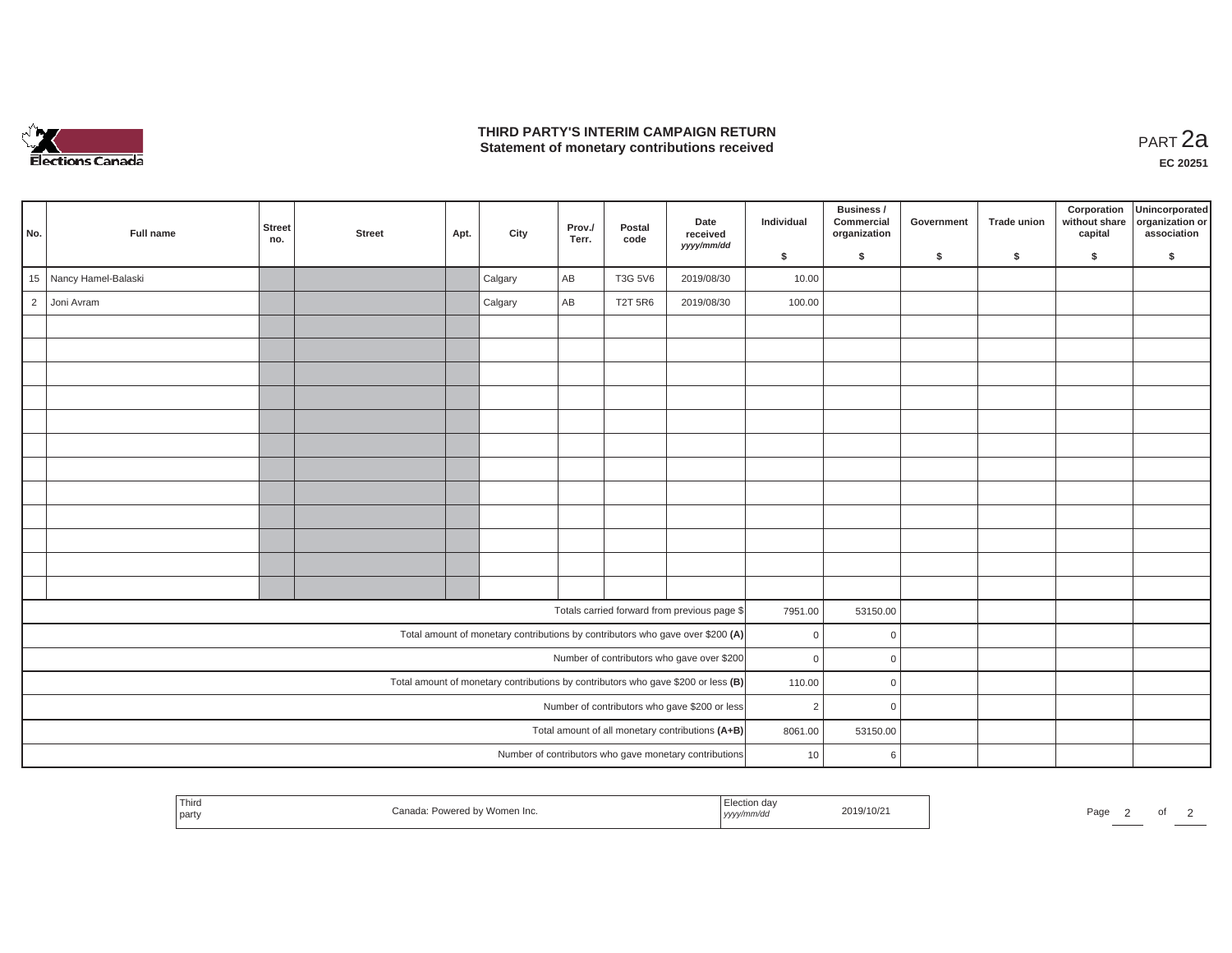

## **THIRD PARTY'S INTERIM CAMPAIGN RETURN**  THIRD PARTY'S INTERIM CAMPAIGN RETURN<br>Statement of non-monetary contributions received **PART 2b**

**EC 20251**

| No.            | Full name                                                                          | Street<br>no.                                                                           | <b>Street</b>                                              | Apt.     | City           | Prov./<br>Terr. | Postal<br>code | Date<br>received<br>yyyy/mm/dd | Individual | Business /<br>Commercial<br>organization | Government | Trade union  | Corporation<br>without share<br>capital | Unincorporated<br>organization or<br>association |
|----------------|------------------------------------------------------------------------------------|-----------------------------------------------------------------------------------------|------------------------------------------------------------|----------|----------------|-----------------|----------------|--------------------------------|------------|------------------------------------------|------------|--------------|-----------------------------------------|--------------------------------------------------|
|                |                                                                                    |                                                                                         |                                                            |          |                |                 |                |                                | \$         | \$                                       | \$         | $\mathsf{s}$ | \$                                      | \$                                               |
| $\overline{1}$ | Catherine Brownlee Inc.                                                            |                                                                                         |                                                            |          | Calgary        | AB              | <b>T2P 5K4</b> | 2019/08/19                     |            | 6,000.00                                 |            |              |                                         |                                                  |
| $\overline{c}$ | Tracey Ann Bodnarchuk Consulting Group Ltd.2                                       |                                                                                         |                                                            |          | Calgary        | AB              | T2P 0W3        | 2019/08/19                     |            | 3,610.00                                 |            |              |                                         |                                                  |
|                |                                                                                    |                                                                                         |                                                            |          |                |                 |                |                                |            |                                          |            |              |                                         |                                                  |
|                |                                                                                    |                                                                                         |                                                            |          |                |                 |                |                                |            |                                          |            |              |                                         |                                                  |
|                |                                                                                    |                                                                                         |                                                            |          |                |                 |                |                                |            |                                          |            |              |                                         |                                                  |
|                |                                                                                    |                                                                                         |                                                            |          |                |                 |                |                                |            |                                          |            |              |                                         |                                                  |
|                |                                                                                    |                                                                                         |                                                            |          |                |                 |                |                                |            |                                          |            |              |                                         |                                                  |
|                |                                                                                    |                                                                                         |                                                            |          |                |                 |                |                                |            |                                          |            |              |                                         |                                                  |
|                |                                                                                    |                                                                                         |                                                            |          |                |                 |                |                                |            |                                          |            |              |                                         |                                                  |
|                |                                                                                    |                                                                                         |                                                            |          |                |                 |                |                                |            |                                          |            |              |                                         |                                                  |
|                |                                                                                    |                                                                                         |                                                            |          |                |                 |                |                                |            |                                          |            |              |                                         |                                                  |
|                |                                                                                    |                                                                                         |                                                            |          |                |                 |                |                                |            |                                          |            |              |                                         |                                                  |
|                |                                                                                    |                                                                                         |                                                            |          |                |                 |                |                                |            |                                          |            |              |                                         |                                                  |
|                |                                                                                    |                                                                                         |                                                            |          |                |                 |                |                                |            |                                          |            |              |                                         |                                                  |
|                | Totals carried forward from previous page \$                                       |                                                                                         |                                                            |          |                |                 |                |                                |            |                                          |            |              |                                         |                                                  |
|                | Total amount of non-monetary contributions by contributors who gave over \$200 (A) |                                                                                         |                                                            |          |                |                 |                |                                |            | 9,610.00                                 |            |              |                                         |                                                  |
|                | Number of contributors who gave over \$200                                         |                                                                                         |                                                            |          |                |                 |                |                                |            | $\overline{2}$                           |            |              |                                         |                                                  |
|                |                                                                                    | Total amount of non-monetary contributions by contributors who gave \$200 or less $(B)$ |                                                            |          |                |                 |                |                                |            |                                          |            |              |                                         |                                                  |
|                |                                                                                    | Number of contributors who gave \$200 or less                                           |                                                            |          |                |                 |                |                                |            |                                          |            |              |                                         |                                                  |
|                |                                                                                    | Total amount of all non-monetary contributions (A+B)                                    |                                                            | 9,610.00 |                |                 |                |                                |            |                                          |            |              |                                         |                                                  |
|                |                                                                                    |                                                                                         | Number of contributors who gave non-monetary contributions |          | $\overline{2}$ |                 |                |                                |            |                                          |            |              |                                         |                                                  |

| Third<br>  party | ' by Women Inc.<br>Douward<br>JWE EU | Election da.<br>''/mm/c<br>,,,, | 2019/10/21 |  | Page | ◡ |  |
|------------------|--------------------------------------|---------------------------------|------------|--|------|---|--|
|------------------|--------------------------------------|---------------------------------|------------|--|------|---|--|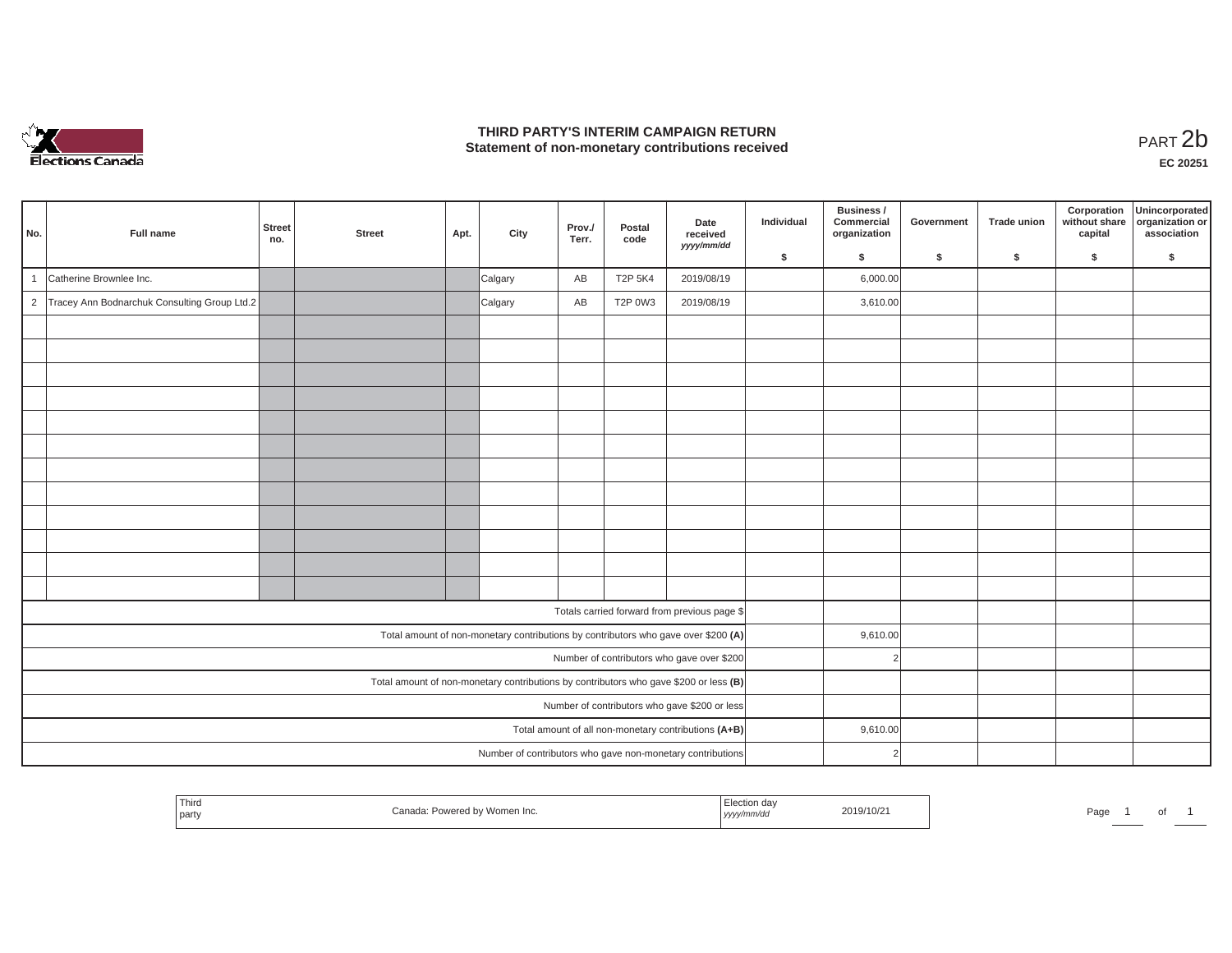

### **THIRD PARTY'S INTERIM CAMPAIGN RETURN**  RD PARTY'S INTERIM CAMPAIGN RETURN<br>Statement of operating loans received **PART 2c**

**EC 20251**

|     |                                              |                                                                   |        |      |      |                 |                |                                          |            | Business /                 |            |             |         | Corporation Unincorporated<br>without share organization or |
|-----|----------------------------------------------|-------------------------------------------------------------------|--------|------|------|-----------------|----------------|------------------------------------------|------------|----------------------------|------------|-------------|---------|-------------------------------------------------------------|
| No. | Full name                                    | Street<br>no.                                                     | Street | Apt. | City | Prov./<br>Terr. | Postal<br>code | Date<br>received<br>yyyy/mm/dd           | Individual | Commercial<br>organization | Government | Trade union | capital | association                                                 |
|     |                                              |                                                                   |        |      |      |                 |                |                                          | \$         | $\sqrt{2}$                 | \$         | $\sqrt{2}$  | \$      | \$                                                          |
|     |                                              |                                                                   |        |      |      |                 |                |                                          |            |                            |            |             |         |                                                             |
|     |                                              |                                                                   |        |      |      |                 |                |                                          |            |                            |            |             |         |                                                             |
|     |                                              |                                                                   |        |      |      |                 |                |                                          |            |                            |            |             |         |                                                             |
|     |                                              |                                                                   |        |      |      |                 |                |                                          |            |                            |            |             |         |                                                             |
|     |                                              |                                                                   |        |      |      |                 |                |                                          |            |                            |            |             |         |                                                             |
|     |                                              |                                                                   |        |      |      |                 |                |                                          |            |                            |            |             |         |                                                             |
|     |                                              |                                                                   |        |      |      |                 |                |                                          |            |                            |            |             |         |                                                             |
|     |                                              |                                                                   |        |      |      |                 |                |                                          |            |                            |            |             |         |                                                             |
|     |                                              |                                                                   |        |      |      |                 |                |                                          |            |                            |            |             |         |                                                             |
|     |                                              |                                                                   |        |      |      |                 |                |                                          |            |                            |            |             |         |                                                             |
|     |                                              |                                                                   |        |      |      |                 |                |                                          |            |                            |            |             |         |                                                             |
|     |                                              |                                                                   |        |      |      |                 |                |                                          |            |                            |            |             |         |                                                             |
|     |                                              |                                                                   |        |      |      |                 |                |                                          |            |                            |            |             |         |                                                             |
|     |                                              |                                                                   |        |      |      |                 |                |                                          |            |                            |            |             |         |                                                             |
|     | Totals carried forward from previous page \$ |                                                                   |        |      |      |                 |                |                                          |            |                            |            |             |         |                                                             |
|     |                                              | Total amount of loans by lenders who provided over \$200 (A)      |        |      |      |                 |                |                                          |            |                            |            |             |         |                                                             |
|     |                                              | Number of lenders who provided over \$200                         |        |      |      |                 |                |                                          |            |                            |            |             |         |                                                             |
|     |                                              | Total amount of loans by lenders who provided \$200 or less $(B)$ |        |      |      |                 |                |                                          |            |                            |            |             |         |                                                             |
|     |                                              | Number of lenders who provided \$200 or less                      |        |      |      |                 |                |                                          |            |                            |            |             |         |                                                             |
|     |                                              | Total amount of all loans (A+B)                                   |        |      |      |                 |                |                                          |            |                            |            |             |         |                                                             |
|     |                                              |                                                                   |        |      |      |                 |                | Number of all lenders who provided loans |            |                            |            |             |         |                                                             |

| Third<br>™omen Inc.<br>$\Gamma$<br>owered by '<br>party | 2019/10/21<br>נעצען<br>. | Page |
|---------------------------------------------------------|--------------------------|------|
|---------------------------------------------------------|--------------------------|------|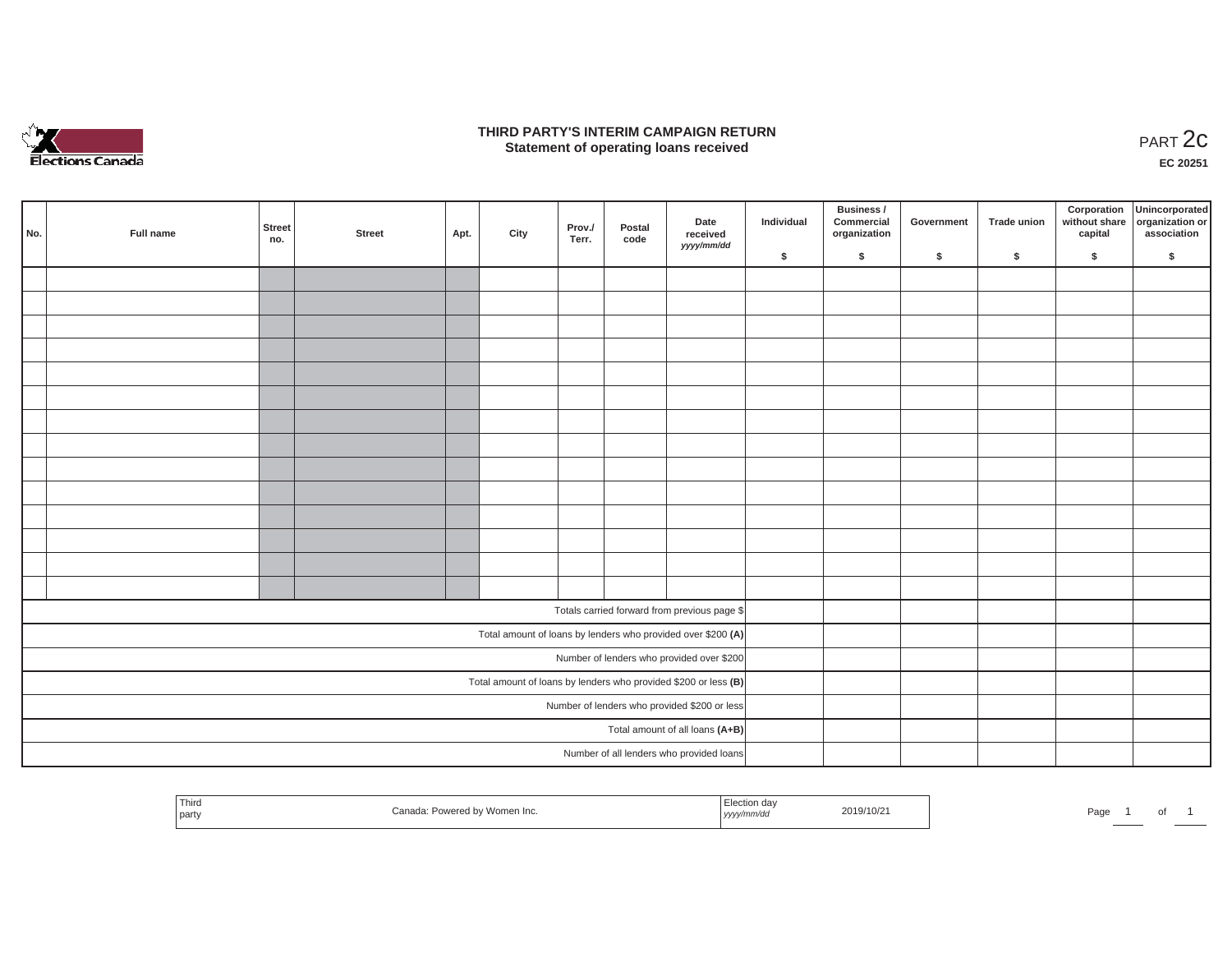

## **THIRD PARTY'S INTERIM CAMPAIGN RETURN SUMMARY STATE SUMMARY OF A SUMMARY OF A SUMMARY OF A SUMMARY OF A SUMMARY OF A SUMMARY OF A SUMMARY OF A SUMMA**<br> **Summary of inflows**

| No.   | Type of contributor / lender                    | <b>Monetary</b><br>contributions<br>(Part 2a)<br>\$ | Non-monetary<br>contributions<br>(Part 2b)<br>\$ | Loans<br>(Part 2c)<br>\$ | <b>Total</b><br>\$ | Number of<br>contributors and<br>lenders |
|-------|-------------------------------------------------|-----------------------------------------------------|--------------------------------------------------|--------------------------|--------------------|------------------------------------------|
| 1.    | Individuals                                     | 8,061.00                                            | 0.00                                             | 0.00                     | 8,061.00           | 10                                       |
|       | 2. Businesses / Commercial organizations        | 53,150.00                                           | 9,610.00                                         | 0.00                     | 62,780.00          |                                          |
| 3.    | Governments                                     | 0.00                                                | 0.00                                             | 0.00                     |                    |                                          |
| 4.    | Trade unions                                    | 0.00                                                | 0.00                                             | 0.00                     |                    |                                          |
|       | 5. Corporations without share capital           | 0.00                                                | 0.00                                             | 0.00                     |                    |                                          |
|       | 6. Unincorporated organizations or associations | 0.00                                                | 0.00                                             | 0.00                     |                    |                                          |
| 7.    | Total (items 1 to 6)                            |                                                     | 0.00                                             | 0.00                     |                    |                                          |
| Total |                                                 |                                                     |                                                  |                          |                    |                                          |
|       | 8. Amount of third party's resources used       |                                                     |                                                  |                          |                    |                                          |
| 9.    | Grand total (items 7 and 8)                     | 61,211.00                                           | 9,610.00                                         |                          | 70,821.00          | 18                                       |

| Third | Canada:               | Election dav | 2019/10/21 |
|-------|-----------------------|--------------|------------|
| party | Powered by Women Inc. | yyyy/mm/dd   |            |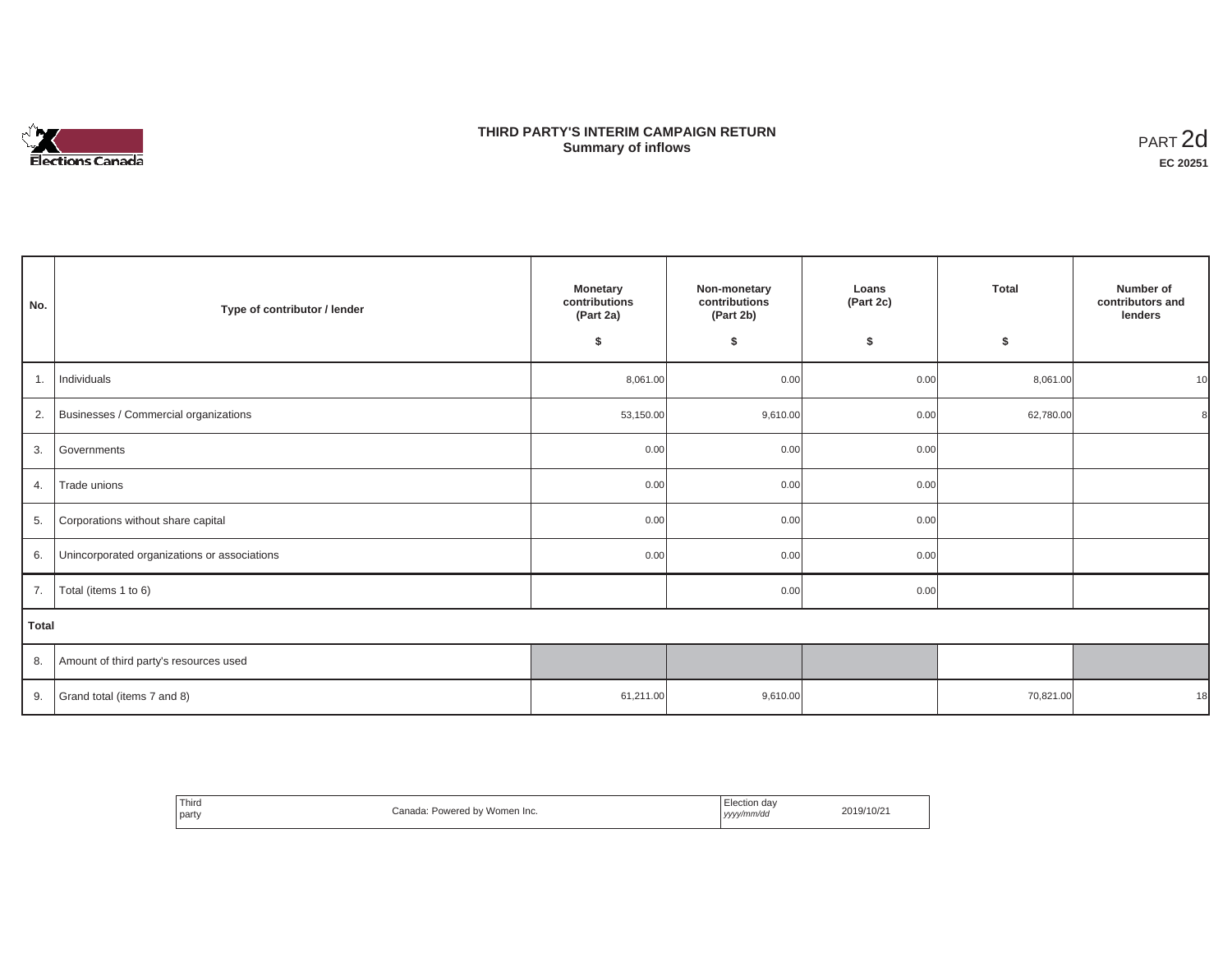

# **THIRD PARTY'S INTERIM CAMPAIGN RETURN Statement of expenses incurred for regulated activities that take place during the pre-election period**  *(Only applicable to a fixed-date general election)*

<code>PART $3$ a</code> **EC 20251**

For a list of expense types, expense categories and expense subcategories, refer to Annex II in the Instructions.

| No.            | Date<br>incurred<br>yyyy/mm/dd | <b>ED Code</b><br>(if applicable) | Supplier                                | <b>Expense type</b> | <b>Expense</b><br>category                       | Expense<br>subcategory  | <b>Starting date</b><br>of activity,<br>advertisement<br>or survey<br>yyyy/mm/dd | <b>Ending date</b><br>of activity,<br>advertisement<br>or survey<br>yyyy/mm/dd | Place of activity or<br>advertisement        | <b>Expense amount</b><br>\$ |
|----------------|--------------------------------|-----------------------------------|-----------------------------------------|---------------------|--------------------------------------------------|-------------------------|----------------------------------------------------------------------------------|--------------------------------------------------------------------------------|----------------------------------------------|-----------------------------|
|                | 2019/08/19                     |                                   | Charlebois Consulting Ltd.              | Partisan Activity   | Salaries, wages & consulting fee Consulting Fees |                         | 2019/08/20                                                                       | 2019/08/31                                                                     | National                                     | 3,244.50                    |
| $\overline{2}$ | 2019/08/19                     |                                   | Infinity Communications Inc.            | Partisan Activity   | Salaries, wages & consulting fee Consulting Fees |                         | 2019/08/20                                                                       | 2019/09/14                                                                     | National                                     | 22,600.00                   |
| 3              | 2019/08/17                     |                                   | Leger                                   | Partisan Activity   | <b>Election Survey</b>                           | Election Survey         | 2019/08/20                                                                       | 2019/08/31                                                                     | National                                     | 3,529.97                    |
| $\overline{4}$ | 2019/08/19                     |                                   | Joni Avram Consulting Corporation       | Partisan Activity   | Salaries, wages & consulting fee Consulting Fees |                         | 2019/08/20                                                                       | 2019/10/31                                                                     | National                                     | 11,115.96                   |
| 5              | 2019/08/19                     |                                   | Cottingham Ink                          | Partisan Activity   | Salaries, wages & consulting fee Other           |                         | 2019/08/20                                                                       | 2019/10/31                                                                     | National                                     | 2,478.00                    |
| 6              | 2019/09/10                     |                                   | Squarespace Inc.                        | Partisan Activity   | Other                                            | <b>Transaction Fees</b> | 2019/08/30                                                                       | 2019/09/11                                                                     | National                                     | 37.80                       |
|                | 2019/09/05                     |                                   | Squarespace Inc.                        | Partisan Activity   | Office                                           | <b>Website Hosting</b>  | 2019/09/05                                                                       | 2019/10/31                                                                     | National                                     | 681.90                      |
| 8              | 2019/08/30                     |                                   | Mailchimp                               | Partisan Activity   | Office                                           | Website Development     | 2019/08/30                                                                       | 2019/10/31                                                                     | National                                     | 20.49                       |
| 9              | 2019/08/30                     |                                   | Nancy J. Hamel Mentorship Services Inc. | Partisan Activity   | Salaries, wages & consulting fee Consulting Fees |                         | 2019/08/30                                                                       | 2019/10/31                                                                     | National                                     | 4,000.00                    |
| 10             | 2019/08/30                     |                                   | <b>Lucy Miller</b>                      | Partisan Activity   | Salaries, wages & consulting fee Consulting Fees |                         | 2019/08/30                                                                       | 2019/10/31                                                                     | National                                     | 15,000.00                   |
| 11             | 2019/08/30                     |                                   | Pamela Boytinck Consulting              | Partisan Activity   | Salaries, wages & consulting fee Consulting Fees |                         | 2019/08/30                                                                       | 2019/10/31                                                                     | National                                     | 4,200.00                    |
| 12             | 2019/09/10                     |                                   | Catherine Brownle Inc.                  | Partisan Activity   | Salaries, wages & consulting fee Consulting Fees |                         | 2019/08/30                                                                       | 2019/10/31                                                                     | National                                     | 6,000.00                    |
| 13             | 2019/09/10                     |                                   | Tracey Ann Bodnarchuk Consulting Group  | Partisan Activity   | Salaries, wages & consulting fee Consulting Fees |                         | 2019/08/30                                                                       | 2019/10/31                                                                     | National                                     | 3,610.00                    |
|                |                                |                                   |                                         |                     |                                                  |                         |                                                                                  |                                                                                |                                              |                             |
|                |                                |                                   |                                         |                     |                                                  |                         |                                                                                  |                                                                                |                                              |                             |
|                |                                |                                   |                                         |                     |                                                  |                         |                                                                                  |                                                                                |                                              |                             |
|                |                                |                                   |                                         |                     |                                                  |                         |                                                                                  |                                                                                |                                              |                             |
|                |                                |                                   |                                         |                     |                                                  |                         |                                                                                  |                                                                                | Totals carried forward from previous page \$ |                             |
|                |                                |                                   |                                         |                     |                                                  |                         |                                                                                  |                                                                                | Total \$                                     | 76,518.62                   |

| party<br>$\cdot$<br>, yyyymmvaa |  | ' Thira | ** Powered by Women Inc.<br>Canada: | l Uc | 2019/10/2 | Page |  |
|---------------------------------|--|---------|-------------------------------------|------|-----------|------|--|
|---------------------------------|--|---------|-------------------------------------|------|-----------|------|--|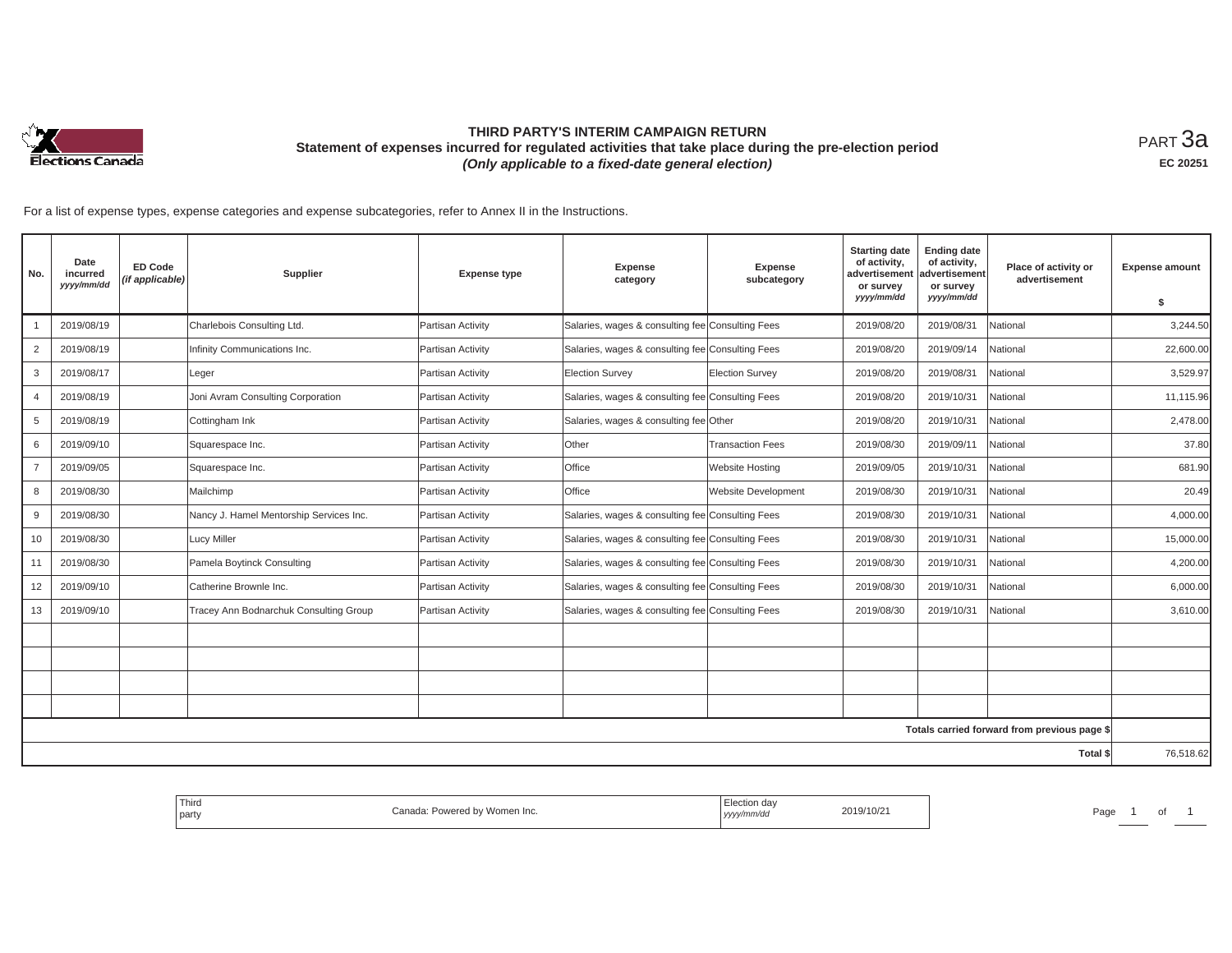

# **THIRD PARTY'S INTERIM CAMPAIGN RETURN Statement of expenses incurred for regulated activities that take place during the election period**<br>PART  $3b$

**EC 20251**

For a list of expense types, expense categories and expense subcategories, refer to Annex II in the Instructions.

| No. | Date<br>incurred<br>yyyy/mm/dd | ED Code<br>(if applicable) | Supplier | <b>Expense type</b> | Expense<br>category | Expense<br>subcategory | Starting date<br>of activity,<br>advertisement<br>or survey<br>yyyy/mm/dd | Ending date<br>of activity,<br>advertisement<br>or survey<br>yyyy/mm/dd | Place of activity or<br>advertisement        | Expense amount<br>\$ |
|-----|--------------------------------|----------------------------|----------|---------------------|---------------------|------------------------|---------------------------------------------------------------------------|-------------------------------------------------------------------------|----------------------------------------------|----------------------|
|     |                                |                            |          |                     |                     |                        |                                                                           |                                                                         |                                              |                      |
|     |                                |                            |          |                     |                     |                        |                                                                           |                                                                         |                                              |                      |
|     |                                |                            |          |                     |                     |                        |                                                                           |                                                                         |                                              |                      |
|     |                                |                            |          |                     |                     |                        |                                                                           |                                                                         |                                              |                      |
|     |                                |                            |          |                     |                     |                        |                                                                           |                                                                         |                                              |                      |
|     |                                |                            |          |                     |                     |                        |                                                                           |                                                                         |                                              |                      |
|     |                                |                            |          |                     |                     |                        |                                                                           |                                                                         |                                              |                      |
|     |                                |                            |          |                     |                     |                        |                                                                           |                                                                         |                                              |                      |
|     |                                |                            |          |                     |                     |                        |                                                                           |                                                                         |                                              |                      |
|     |                                |                            |          |                     |                     |                        |                                                                           |                                                                         |                                              |                      |
|     |                                |                            |          |                     |                     |                        |                                                                           |                                                                         |                                              |                      |
|     |                                |                            |          |                     |                     |                        |                                                                           |                                                                         |                                              |                      |
|     |                                |                            |          |                     |                     |                        |                                                                           |                                                                         |                                              |                      |
|     |                                |                            |          |                     |                     |                        |                                                                           |                                                                         |                                              |                      |
|     |                                |                            |          |                     |                     |                        |                                                                           |                                                                         |                                              |                      |
|     |                                |                            |          |                     |                     |                        |                                                                           |                                                                         |                                              |                      |
|     |                                |                            |          |                     |                     |                        |                                                                           |                                                                         |                                              |                      |
|     |                                |                            |          |                     |                     |                        |                                                                           |                                                                         | Totals carried forward from previous page \$ |                      |
|     | Total \$                       |                            |          |                     |                     |                        |                                                                           |                                                                         |                                              |                      |

| Third<br>party | Canada: Powered by Women Inc. | Election day<br>2019/10/21<br>yyyy/mm/dd | Page |
|----------------|-------------------------------|------------------------------------------|------|
|----------------|-------------------------------|------------------------------------------|------|